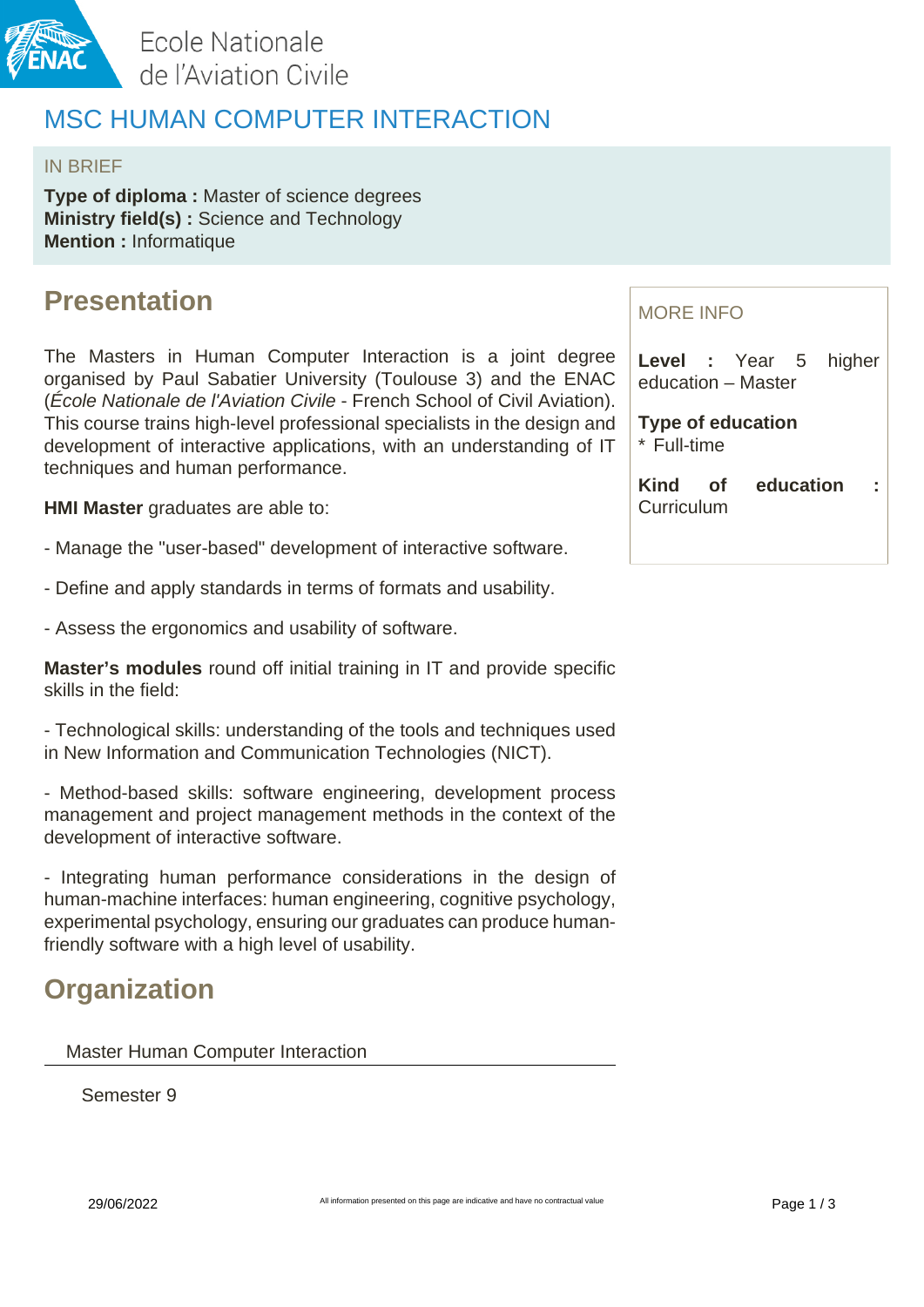

Ecole Nationale de l'Aviation Civile

- Upgrading lessons (Mandatory)
	- · IH5003 Mobile
	- · IH5004 Mobile
	- · IH5005 Design Pattern Upgrading
- Interactive Systems Engineering (Mandatory)
	- · IH5001 Interactive Systems Engineering

· IH5002 - Project management and requirements engineering for interactive systems

- Technologies and Techniques for Interactive Systems (Mandatory)

- · IH5011 Mobile
- · IH5012 Prototyping tools and techniques
- · IH5013 Implementation of standard services of interfaces
- · IH5014 Component-based approach
- · IH5015 Interactive Web
- Interaction techniques and application domains (Mandatory)
	- · IH5021 Information visualisation
	- · IH5022 Application domains
	- · IH5023 Groupware
	- · IH5024 Multitouch
	- · IH5025 Methods of interactions
- Human Factors and experimental methods (Mandatory)
	- · IH5031 Understand and Describe Humans
	- · IH5032 Usability and User experience
	- · IH5033 Assessement and experimental methods
	- · IH5034 Context, users and tasks
- Scientific research & HCI (Mandatory)
	- · IH5041 Research & HCI

### Semester 10

- English for Information Technology Professionals (Mandatory) · LV5003 - English for Information Technology Professionals
- Capstone project (Mandatory)
	- · IH5099 Capstone project
- Interactive Systems Design (Mandatory)
	- · IH5051 Creativity for human-computer interaction
	- · IH5052 Graphic design of interactive systems
	- · IH5053 2D, 3D and multitouch application
	- · IH5054 Semiology and graphic structure
- Internship project (Mandatory)
	- · TX5099 Internships in a research lab or in the industry

### **Access conditions**

For more information please click [here](http://www.masterihm.fr/).